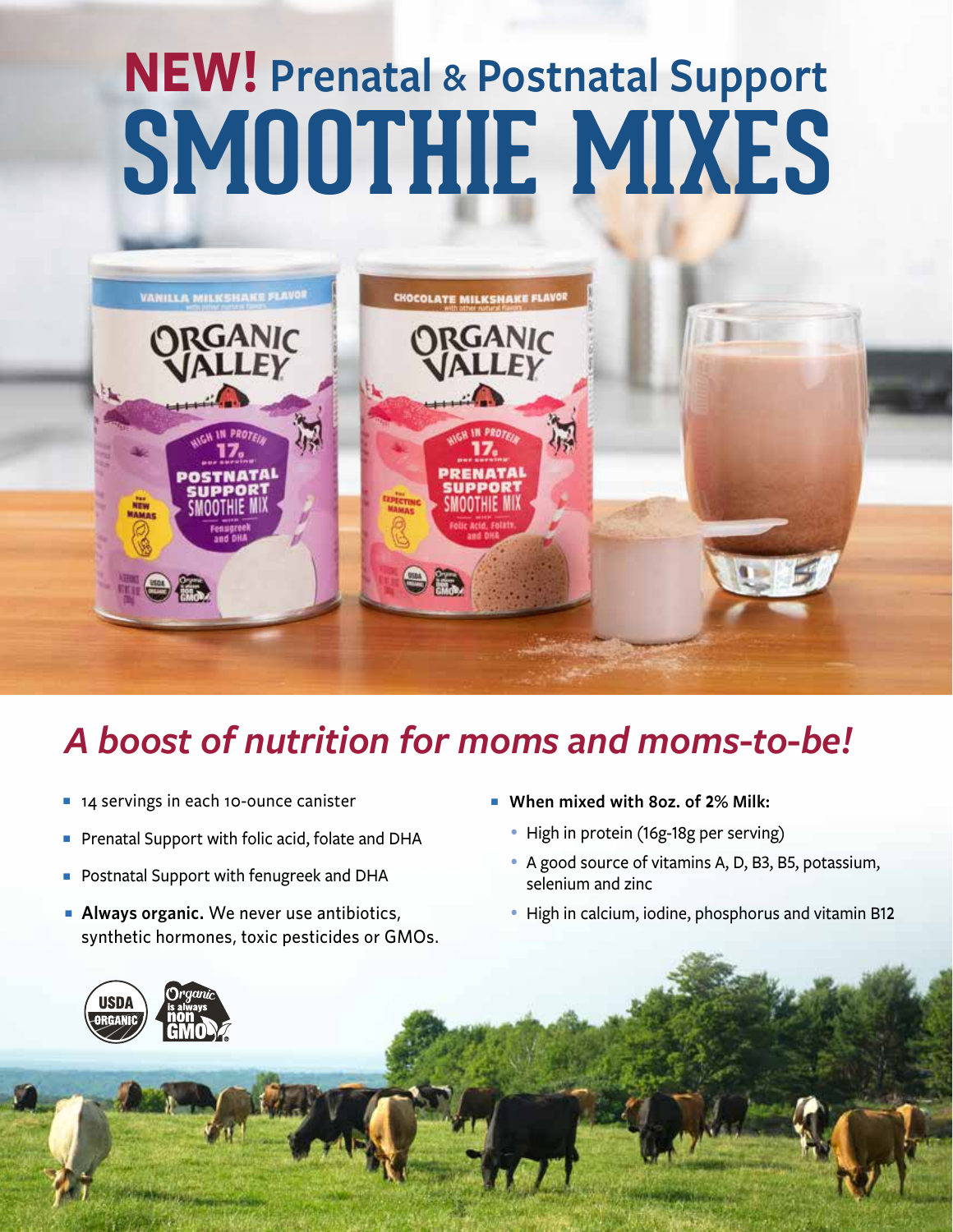### **PRENATAL SUPPORT SMOOTHIE MIX —**

For Expecting Mamas with Folic Acid, Folate and DHA.

#### Prenatal Support Smoothie Mix — Chai Milkshake Flavor



| <b>Nutrition</b>                                                 |                      | <b>Powder</b><br>$%$ DV*         |     | with 8 fl oz of 2% milk | $%$ DV*            |                         |                   | Powder<br>$%$ DV* | with 8 fl oz of 2% milk<br>$%$ DV* |     |
|------------------------------------------------------------------|----------------------|----------------------------------|-----|-------------------------|--------------------|-------------------------|-------------------|-------------------|------------------------------------|-----|
| <b>Facts</b>                                                     | Total Fat            | 1g                               | 1%  | 6g                      | 8%                 | Total Carb.             | 8g                | 3%                | 20 <sub>a</sub>                    | 7%  |
|                                                                  | <b>Saturated Fat</b> | 0g                               | 0%  | 3g                      | 15%                | Dietary Fiber           | 0g                | 0%                | 0g                                 | 0%  |
| 14 servings per container                                        | Trans Fat            | 0g                               |     | 0g                      |                    | <b>Total Sugars</b>     | 7g                |                   | 18g                                |     |
| <b>Serving size</b><br>scoop (20g)                               | <b>Cholesterol</b>   | 15 <sub>mg</sub>                 | 5%  | 35mg                    | 12%                | Incl. Added Sugars      | 1g                | 2%                | 1g                                 | 2%  |
|                                                                  | <b>Sodium</b>        | 70ma                             | 3%  | 190ma                   | 8%                 | <b>Protein</b>          | 9g                | 13%               | 18a                                | 25% |
| <b>Calories</b>                                                  | Vitamin D            | Omca                             | 0%  | 2.6mcg 15%              |                    | Vitamin B <sub>12</sub> | $0.47$ mca        | 15%               | 1.59mcg 60%                        |     |
| 80                                                               | Calcium              | 190 <sub>mg</sub>                | 15% | 470mg                   | 35%                | Pantothenic Acid        | 0.4 <sub>mq</sub> | 6%                | 1.2 <sub>mq</sub>                  | 15% |
| with 8 fl oz of 2% milk<br>Powder l                              | Iron                 | 0.1 <sub>ma</sub>                | 0%  | 0.1 <sub>mq</sub>       | 0%                 | Phosphorus              | 140mg             | 10%               | 370mg                              | 30% |
| *The % Daily Value (DV) tells                                    | Potassium            | 230 <sub>ma</sub>                | 4%  | 580mg 10%               |                    | lodine                  | 28mcq             | 10%               | 86mcq                              | 30% |
| vou how much a nutrient in                                       | Vitamin A            | Omcq                             | 0%  | 190mcg 15%              |                    | Magnesium               | 20 <sub>mq</sub>  | 6%                | 45mg                               | 10% |
| a serving of food contributes<br>to a daily diet. 2,000 calories | Riboflavin           | 0.2 <sub>ma</sub>                | 15% | 0.66mg 40%              |                    | Zinc                    | 0.5 <sub>mq</sub> | 4%                | .6mg                               | 10% |
| a day is used for general                                        | Niacin               | 1mg                              | 6%  | 2.8 <sub>mq</sub>       | 15%                | Selenium                | 3mcg              | 4%                | 9 <sub>mcq</sub>                   | 15% |
| nutritional advice for pregnant<br>and lactating women.          | Folate               | 335mcq DFE<br>195mcq folic acid) | 60% | 350mca DFE 60%          | 195mcq folic acid) | Choline                 | 0 <sub>mq</sub>   | 0%                | 40 <sub>mq</sub>                   | 8%  |

# UPC 0 93966 00897 5



Ingredients: Organic Nonfat Milk, Organic Whey Protein Concentrate, Organic Unrefined Cane Sugar, Refined Fish Oil (sardine, anchovy), Organic Natural Flavors, Organic Ginger, Organic Sunflower Lecithin,Organic Stevia, Folic Acid.

#### Prenatal Support Smoothie Mix — Chocolate Milkshake Flavor



٠

| Nutrition                                                        |                    | Powder<br>$%$ DV*                |     | with 8 fl oz of 2% milk | $%$ DV*                              |                         | <b>Powder</b>     | $%$ DV* | with 8 fl oz of 2% milk<br>$%$ DV* |     |
|------------------------------------------------------------------|--------------------|----------------------------------|-----|-------------------------|--------------------------------------|-------------------------|-------------------|---------|------------------------------------|-----|
| <b>Facts</b>                                                     | Total Fat          | 1g                               | 1%  | 6q                      | 8%                                   | <b>Total Carb.</b>      | 8g                | 3%      | 21q                                | 8%  |
|                                                                  | Saturated Fat      | 0g                               | 0%  | 3.5 <sub>q</sub>        | 18%                                  | Dietary Fiber           | 1g                | 4%      | 1g                                 | 4%  |
| 14 servings per container                                        | Trans Fat          | 0g                               |     | 0g                      |                                      | <b>Total Sugars</b>     | 7g                |         | 18g                                |     |
| <b>Serving size</b><br>scoop (20g)                               | <b>Cholesterol</b> | 15mg                             | 5%  | 35ma                    | 12%                                  | Incl. Added Sugars      | 1g                | 2%      | 1g                                 | 2%  |
|                                                                  | Sodium             | 100 <sub>ma</sub>                | 4%  | 220mg 10%               |                                      | <b>Protein</b>          | 9q                | 12%     | 17q                                | 23% |
| <b>Calories</b>                                                  | Vitamin D          | Omca                             | 0%  | 2.6mcg 15%              |                                      | Vitamin B <sub>12</sub> | $0.38$ mca        | 15%     | 1.5mcq 50%                         |     |
|                                                                  | Calcium            | 160 <sub>mq</sub>                | 10% | 440mg 35%               |                                      | Pantothenic Acid        | 0.3 <sub>ma</sub> | 4%      | 1.2 <sub>mg</sub>                  | 15% |
| with 8 fl oz of 2% milk<br><b>Powder</b>                         | Iron               | 0.5 <sub>mq</sub>                | 2%  | 0.6 <sub>mq</sub>       | 2%                                   | Phosphorus              | 120 <sub>mq</sub> | 10%     | 350mg 30%                          |     |
| *The % Daily Value (DV) tells                                    | Potassium          | 260mg                            | 6%  | 610mg 10%               |                                      | lodine                  | 22mcq             | 8%      | 81mcq                              | 30% |
| you how much a nutrient in                                       | Vitamin A          | Omcg                             | 0%  | 190mcg 15%              |                                      | Magnesium               | 15 <sub>mg</sub>  | 4%      | 45mg                               | 10% |
| a serving of food contributes<br>to a daily diet. 2,000 calories | Riboflavin         | $0.16$ ma                        | 10% | 0.62mg 40%              |                                      | Zinc                    | 0.4 <sub>mq</sub> | 4%      | 1.5ma                              | 10% |
| a day is used for general                                        | Niacin             | 0.8 <sub>mq</sub>                | 4%  | 2.6 <sub>mq</sub>       | 15%                                  | Selenium                | 3mcq              | 4%      | 9 <sub>mcq</sub>                   | 15% |
| nutritional advice for pregnant<br>and lactating women.          | Folate             | 335mcq DFE<br>195mcq folic acid) | 60% |                         | 345mca DFE 60%<br>195mcq folic acid) | Choline                 | 0mq               | 0%      | 40 <sub>ma</sub>                   | 8%  |

#### UPC 0 93966 00895 1



Ingredients: Organic Nonfat Milk, Organic Whey Protein Concentrate, Organic Cocoa (Processed with Alkali), Organic Unrefined Cane Sugar, Organic Natural Flavors, Refined Fish Oil (sardine, anchovy), Organic Ginger, Salt, Organic Sunflower Lecithin,Organic Stevia, Folic Acid.

#### Prenatal Support Smoothie Mix — Vanilla Milkshake Flavor

| <b>VANILLA MILKSHAKE FLAVOS</b> | Nutrition                                                        |                    | Powder<br>$%$ DV*                 |     | with 8 fl oz of 2% milk<br>$%$ DV*    |     |                         | Powder<br>$%$ DV* |     | with 8 fl oz of 2% milk<br>$%$ DV* |     |
|---------------------------------|------------------------------------------------------------------|--------------------|-----------------------------------|-----|---------------------------------------|-----|-------------------------|-------------------|-----|------------------------------------|-----|
|                                 | <b>Facts</b>                                                     | <b>Total Fat</b>   | 1g                                | 1%  | 6g                                    | 8%  | Total Carb.             | 8g                | 3%  | 20 <sub>g</sub>                    | 7%  |
| GANIC                           |                                                                  | Saturated Fat      | 0g                                | 0%  | 3g                                    | 15% | Dietary Fiber           | 0q                | 0%  | 0g                                 | 0%  |
|                                 | 14 servings per container<br><b>Serving size</b>                 | <b>TransFat</b>    | 0g                                |     | 0g                                    |     | <b>Total Sugars</b>     | 7g                |     | 18g                                |     |
|                                 | 1 scoop $(20g)$                                                  | <b>Cholesterol</b> | 15mg                              | 5%  | 35 <sub>mq</sub>                      | 12% | Incl. Added Sugars      | 1g                | 2%  | 1g                                 | 2%  |
|                                 |                                                                  | <b>Sodium</b>      | 70 <sub>mq</sub>                  | 3%  | 190 <sub>mq</sub>                     | 8%  | <b>Protein</b>          | 9g                | 13% | 18 <sub>q</sub>                    | 25% |
| <b>IN FROTELL</b><br>is aarataa | <b>Calories</b>                                                  | Vitamin D          | 0 <sub>mcq</sub>                  | 0%  | 2.6mcg 15%                            |     | Vitamin B <sub>12</sub> | $0.44$ mcq        | 15% | 1.56mcg 60%                        |     |
| PRENATAL<br><b>SUPPORT</b>      |                                                                  | Calcium            | 180mg                             | 15% | 470mg 35%                             |     | Pantothenic Acid        | 0.4 <sub>ma</sub> | 6%  | .2mg                               | 15% |
| OTHIE MIX                       | with 8 fl oz of 2% milk<br><b>Powder</b>                         | Iron               | 0.1 <sub>ma</sub>                 | 0%  | 0.1 <sub>mq</sub>                     | 0%  | Phosphorus              | 140 <sub>ma</sub> | 10% | 370mg 30%                          |     |
|                                 | *The % Daily Value (DV) tells                                    | Potassium          | 220mg                             | 4%  | 580mg 10%                             |     | lodine                  | 26mcq             | 8%  | 85mcg 30%                          |     |
|                                 | vou how much a nutrient in                                       | Vitamin A          | Omca                              | 0%  | 190mcg 15%                            |     | Magnesium               | 20 <sub>mg</sub>  | 6%  | 45 <sub>mg</sub>                   | 10% |
|                                 | a serving of food contributes<br>to a daily diet. 2,000 calories | Riboflavin         | 0.19 <sub>mq</sub>                | 10% | 0.64mg 40%                            |     | Zinc                    | 0.5 <sub>mq</sub> | 4%  | .5mg                               | 10% |
|                                 | a day is used for general<br>nutritional advice for pregnant     | Niacin             | 1 <sub>ma</sub>                   | 6%  | 2.7mg 15%                             |     | Selenium                | 3 <sub>mcq</sub>  | 4%  | 9 <sub>mcg</sub>                   | 15% |
|                                 | and lactating women.                                             | Folate             | 330mcq DFE<br>(195mčq folic acid) | 60% | 340mca DFE 60%<br>(195mcg folic acid) |     | Choline                 | Omg               | 0%  | 40 <sub>mg</sub>                   | 8%  |



redients: Organic Nonfat Milk, Organic whey Protein Concentrate, Organic refined Cane Sugar, Organic Natural vors, Refined Fish Oil (sardine, anchovy), ganic Ginger, Organic Sunflower Lecithin,Organic Stevia, Folic Acid.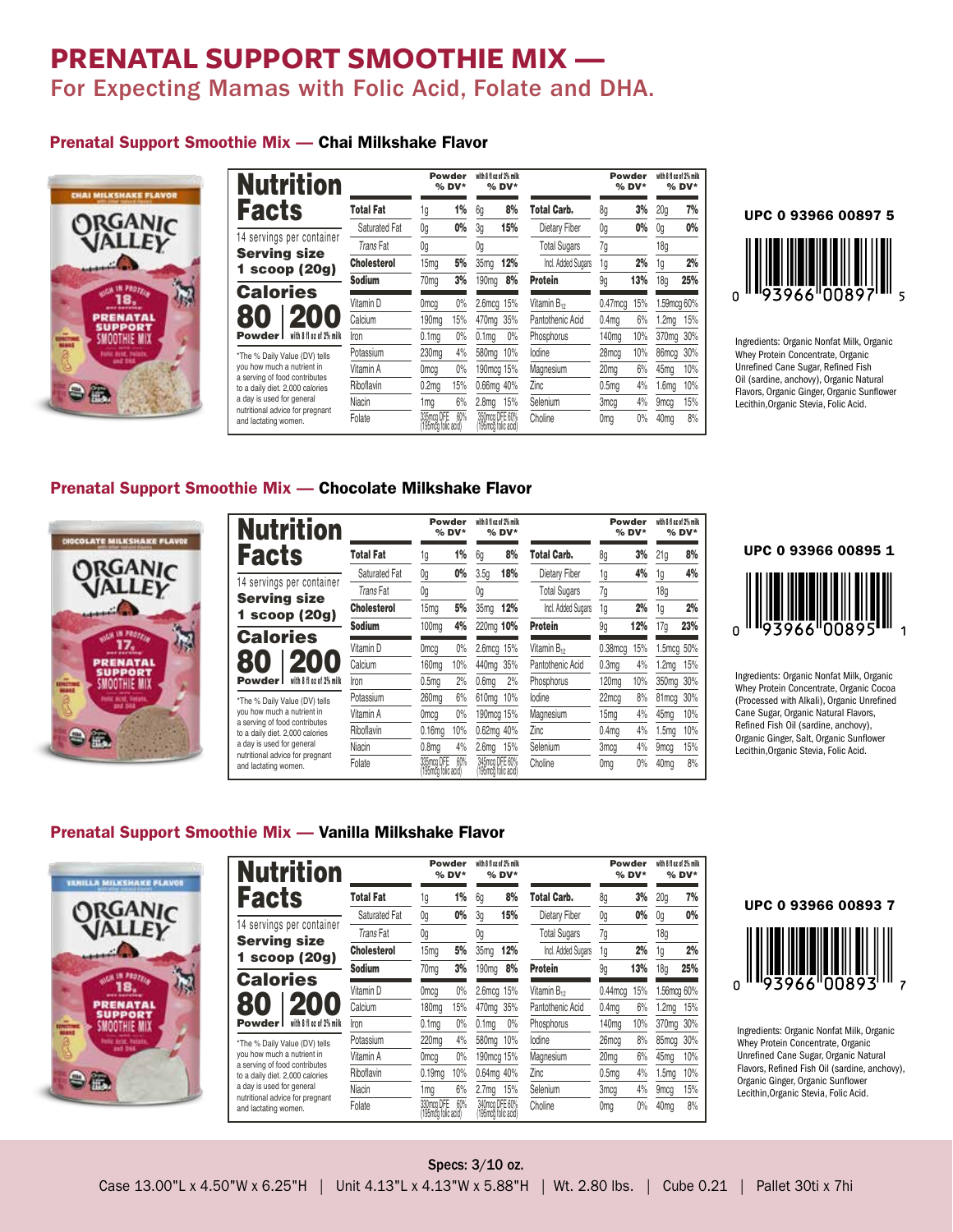### **POSTNATAL SUPPORT SMOOTHIE MIX —**

For New Mamas with Fenugreek and DHA.

#### Postnatal Support Smoothie Mix — Chai Milkshake Flavor



| <b>Nutrition</b>                                                 |                    | Powder<br>$%$ DV*             |     | with 8 fl oz of 2% milk           | $%$ DV* |                         |                   | Powder<br>$%$ DV* | with 8 fl oz of 2% milk<br>$%$ DV* |     |
|------------------------------------------------------------------|--------------------|-------------------------------|-----|-----------------------------------|---------|-------------------------|-------------------|-------------------|------------------------------------|-----|
| <b>Facts</b>                                                     | <b>Total Fat</b>   | 1g                            | 1%  | 6g                                | 8%      | <b>Total Carb.</b>      | 8g                | 3%                | 20a                                | 7%  |
|                                                                  | Saturated Fat      | 0g                            | 0%  | 3g                                | 15%     | Dietary Fiber           | 0g                | 0%                | 0g                                 | 0%  |
| 14 servings per container                                        | <b>Trans Fat</b>   | 0g                            |     | 0g                                |         | <b>Total Sugars</b>     | 7g                |                   | 18g                                |     |
| <b>Serving size</b>                                              | <b>Cholesterol</b> | 15 <sub>mg</sub>              | 5%  | 35mg                              | 12%     | Incl. Added Sugars      | 1g                | 2%                | 1g                                 | 2%  |
| scoop (20g)                                                      | <b>Sodium</b>      | 70 <sub>ma</sub>              | 3%  | 190ma                             | 8%      | <b>Protein</b>          | 9q                | 13%               | 17 <sub>a</sub>                    | 24% |
| <b>Calories</b>                                                  | Vitamin D          | Omca                          | 0%  | 2.6mcg 15%                        |         | Vitamin B <sub>12</sub> | $0.43$ mcq        | 15%               | 1.55mcg 60%                        |     |
| 30                                                               | Calcium            | 180mg                         | 15% | 460mg                             | 35%     | Pantothenic Acid        | 0.3 <sub>mq</sub> | 4%                | 1.2 <sub>mq</sub>                  | 15% |
| with 8 fl oz of 2% milk<br>Powder l                              | Iron               | 0.1 <sub>ma</sub>             | 0%  | 0.1 <sub>ma</sub>                 | 0%      | Phosphorus              | 130 <sub>ma</sub> | 10%               | 360mg                              | 30% |
| *The % Daily Value (DV) tells                                    | Potassium          | 220mg                         | 4%  | 570mg 10%                         |         | lodine                  | 25mcq             | 8%                | 84mcq                              | 30% |
| vou how much a nutrient in                                       | Vitamin A          | 0 <sub>mcq</sub>              | 0%  | 190mcg 15%                        |         | Magnesium               | 20 <sub>mq</sub>  | 6%                | 45mg                               | 10% |
| a serving of food contributes<br>to a daily diet. 2,000 calories | Riboflavin         | $0.19$ ma                     | 10% | 0.64mg 40%                        |         | Zinc                    | 0.5 <sub>ma</sub> | 4%                | 1.5 <sub>mq</sub>                  | 10% |
| a day is used for general                                        | Niacin             | 0.9 <sub>mq</sub>             | 6%  | 2.7 <sub>mg</sub>                 | 15%     | Selenium                | 3 <sub>mcg</sub>  | 4%                | 9 <sub>mcq</sub>                   | 15% |
| nutritional advice for pregnant<br>and lactating women.          | Folate             | 5mcq DFE<br>(Omčq folic acid) | 0%  | 20mca DFE 4%<br>(Omcq*folic acid) |         | Choline                 | 0 <sub>mq</sub>   | 0%                | 40mg                               | 8%  |



Ingredients: Organic Nonfat Milk, Organic Whey Protein Concentrate, Organic Unrefined Cane Sugar, Organic Sunflower Oil, Organic Natural Flavors, Refined Fish Oil (sardine, anchovy), Organic Fenugreek Seeds, Organic Sunflower Lecithin, Organic Stevia.

#### Postnatal Support Smoothie Mix — Chocolate Milkshake Flavor



a

| <b>Nutrition</b>                                                 |                      | Powder<br>$%$ DV*             |     |                                | with 8 fl oz of 2% milk<br>$%$ DV* |                         | Powder            | $%$ DV* | with 8 fl oz of 2% milk<br>$%$ DV* |     |
|------------------------------------------------------------------|----------------------|-------------------------------|-----|--------------------------------|------------------------------------|-------------------------|-------------------|---------|------------------------------------|-----|
| <b>Facts</b>                                                     | <b>Total Fat</b>     | 1g                            | 1%  | 6g                             | 8%                                 | Total Carb.             | 8g                | 3%      | 20q                                | 7%  |
|                                                                  | <b>Saturated Fat</b> | 0g                            | 0%  | 3.5 <sub>q</sub>               | 18%                                | Dietary Fiber           | 1g                | 4%      | 1g                                 | 4%  |
| 14 servings per container                                        | Trans Fat            | 0g                            |     | 0g                             |                                    | <b>Total Sugars</b>     | 6g                |         | 18g                                |     |
| <b>Serving size</b><br>scoop (20g)                               | <b>Cholesterol</b>   | 15mg                          | 5%  | 35 <sub>ma</sub>               | 12%                                | Incl. Added Sugars      | 1g                | 2%      | 1g                                 | 2%  |
|                                                                  | Sodium               | 100ma                         | 4%  | 220mg 10%                      |                                    | <b>Protein</b>          | 8g                | 12%     | 16q                                | 23% |
| <b>Calories</b>                                                  | Vitamin D            | Omca                          | 0%  | 2.6mcg 15%                     |                                    | Vitamin B <sub>12</sub> | $0.36$ mca        | 15%     | 1.48mcg 50%                        |     |
|                                                                  | Calcium              | 150mg                         | 10% | 440mg                          | 35%                                | Pantothenic Acid        | 0.3 <sub>mq</sub> | 4%      | 1.2 <sub>mg</sub>                  | 15% |
| with 8 fl oz of 2% milk<br><b>Powder</b>                         | Iron                 | 0.5 <sub>mq</sub>             | 2%  | 0.6 <sub>mq</sub>              | 2%                                 | Phosphorus              | 110 <sub>mg</sub> | 8%      | 340mg 25%                          |     |
| *The % Daily Value (DV) tells                                    | Potassium            | 250mg                         | 4%  | 600mq                          | 10%                                | lodine                  | 21mcq             | 8%      | 80mcq                              | 30% |
| you how much a nutrient in                                       | Vitamin A            | Omca                          | 0%  |                                | 190mcg 15%                         | Magnesium               | 15 <sub>mq</sub>  | 4%      | 45mg                               | 10% |
| a serving of food contributes<br>to a daily diet. 2,000 calories | Riboflavin           | $0.16$ ma                     | 10% | 0.61mg 40%                     |                                    | Zinc                    | 0.4 <sub>mq</sub> | 4%      | l.4mg                              | 10% |
| a day is used for general                                        | Niacin               | 0.8 <sub>mq</sub>             | 4%  | 2.5 <sub>mq</sub>              | 15%                                | Selenium                | 2mcg              | 2%      | 9 <sub>mcq</sub>                   | 15% |
| nutritional advice for pregnant<br>and lactating women.          | Folate               | 5mca DFE<br>(Omčo folic acid) | 0%  | 15mca DFE<br>(Omcq folic acid) | - 2%                               | Choline                 | 0mg               | 0%      | 40 <sub>mq</sub>                   | 8%  |



Ingredients: Organic Nonfat Milk, Organic Whey Protein Concentrate, Organic Cocoa (Processed with Alkali), Organic Unrefined Cane Sugar, Organic Natural Flavors, Organic Sunflower Oil, Refined Fish Oil (sardine, anchovy), Organic Ginger, Salt, Organic Fenugreek Seeds, Organic Sunflower Lecithin,Organic Stevia.

#### Postnatal Support Smoothie Mix — Vanilla Milkshake Flavor

| <b>VANILLA MILKEHAKE FLAVOS</b> | <b>Nutrition</b>                                                 |                    | Powder                        | $%$ DV* |                   | with 8 fl oz of 2% milk<br>$%$ DV* |                         |                   | Powder<br>$%$ DV* |                  | with 8 fl oz of 2% milk<br>$%$ DV* |                                                                             |
|---------------------------------|------------------------------------------------------------------|--------------------|-------------------------------|---------|-------------------|------------------------------------|-------------------------|-------------------|-------------------|------------------|------------------------------------|-----------------------------------------------------------------------------|
|                                 | <b>Facts</b>                                                     | <b>Total Fat</b>   |                               | 1%      | 6g                | 8%                                 | Total Carb.             | 8q                | 3%                | 20 <sub>g</sub>  | 7%                                 | UPC 0 93966 00885 2                                                         |
|                                 |                                                                  | Saturated Fat      | 0a                            | 0%      | 3q                | 15%                                | Dietary Fiber           | 0a                | 0%                |                  | 0%                                 |                                                                             |
|                                 | 14 servings per container                                        | Trans Fat          | 0g                            |         | 0g                |                                    | <b>Total Sugars</b>     |                   |                   | 18g              |                                    |                                                                             |
|                                 | <b>Serving size</b><br>scoop (20g)                               | <b>Cholesterol</b> | 15mg                          | 5%      | 35 <sub>mq</sub>  | 12%                                | Incl. Added Sugars      | 1a                | 2%                |                  | 2%                                 |                                                                             |
|                                 |                                                                  | <b>Sodium</b>      | 65 <sub>mq</sub>              | 3%      |                   | 190mg 8%                           | Protein                 | 9q                | 13%               | 17 <sub>a</sub>  | 24%                                |                                                                             |
|                                 | <b>Calories</b>                                                  | Vitamin D          | Omcg                          | $0\%$   |                   | 2.6mcg 15%                         | Vitamin B <sub>12</sub> | $0.43$ mcg        | 15%               |                  | 1.55mcg 60%                        |                                                                             |
| DSTNATAL<br>SUPPORT             | 80                                                               | Calcium            | 180mg                         | 15%     | 460mg             | 35%                                | Pantothenic Acid        | 0.3 <sub>ma</sub> | 4%                |                  | 1.2mg 15%                          |                                                                             |
| OOTHIE MIX<br>品                 | with 8 fl oz of 2% milk<br><b>Powder!</b>                        | Iron               | 0.1 <sub>mq</sub>             | 0%      | 0.1ma             | 0%                                 | Phosphorus              | 130 <sub>mq</sub> | 10%               |                  | 360mg 30%                          | Ingredients: Organic Nonfat Milk, Organic                                   |
| Foaugress<br>and DAN            | *The % Daily Value (DV) tells                                    | Potassium          | 220 <sub>mg</sub>             | 4%      |                   | 570mg 10%                          | lodine                  | 25 <sub>mcq</sub> | 8%                |                  | 84mcg 30%                          | Whey Protein Concentrate, Organic Natural                                   |
|                                 | you how much a nutrient in                                       | Vitamin A          | Omcq                          | 0%      |                   | 190mcq 15%                         | Magnesium               | 20 <sub>mq</sub>  | 6%                | 45mg             | 10%                                | Flavors, Organic Unrefined Cane Sugar,                                      |
|                                 | a serving of food contributes<br>to a daily diet. 2,000 calories | Riboflavin         | 0.19 <sub>mq</sub>            | 10%     |                   | 0.64mg 40%                         | Zinc                    | 0.5 <sub>mq</sub> | 4%                | l.5mg            | 10%                                | Organic Sunflower Oil, Refined Fish Oil                                     |
|                                 | a day is used for general                                        | Niacin             | 0.9 <sub>mq</sub>             | 6%      | 2.7 <sub>mg</sub> | 15%                                | Selenium                | 3 <sub>mca</sub>  | 4%                | 9 <sub>mcg</sub> | 15%                                | (sardine, anchovy), Organic Fenugreek<br>Seeds, Organic Sunflower Lecithin, |
|                                 | nutritional advice for pregnant<br>and lactating women.          | Folate             | 5mca DFE<br>(Omčo folic acid) | O%      | (Omcq folic acid) | 20mcq DFE 4%                       | Choline                 | 0ma               | 0%                | 40 <sub>mq</sub> | 8%                                 | Organic Stevia.                                                             |